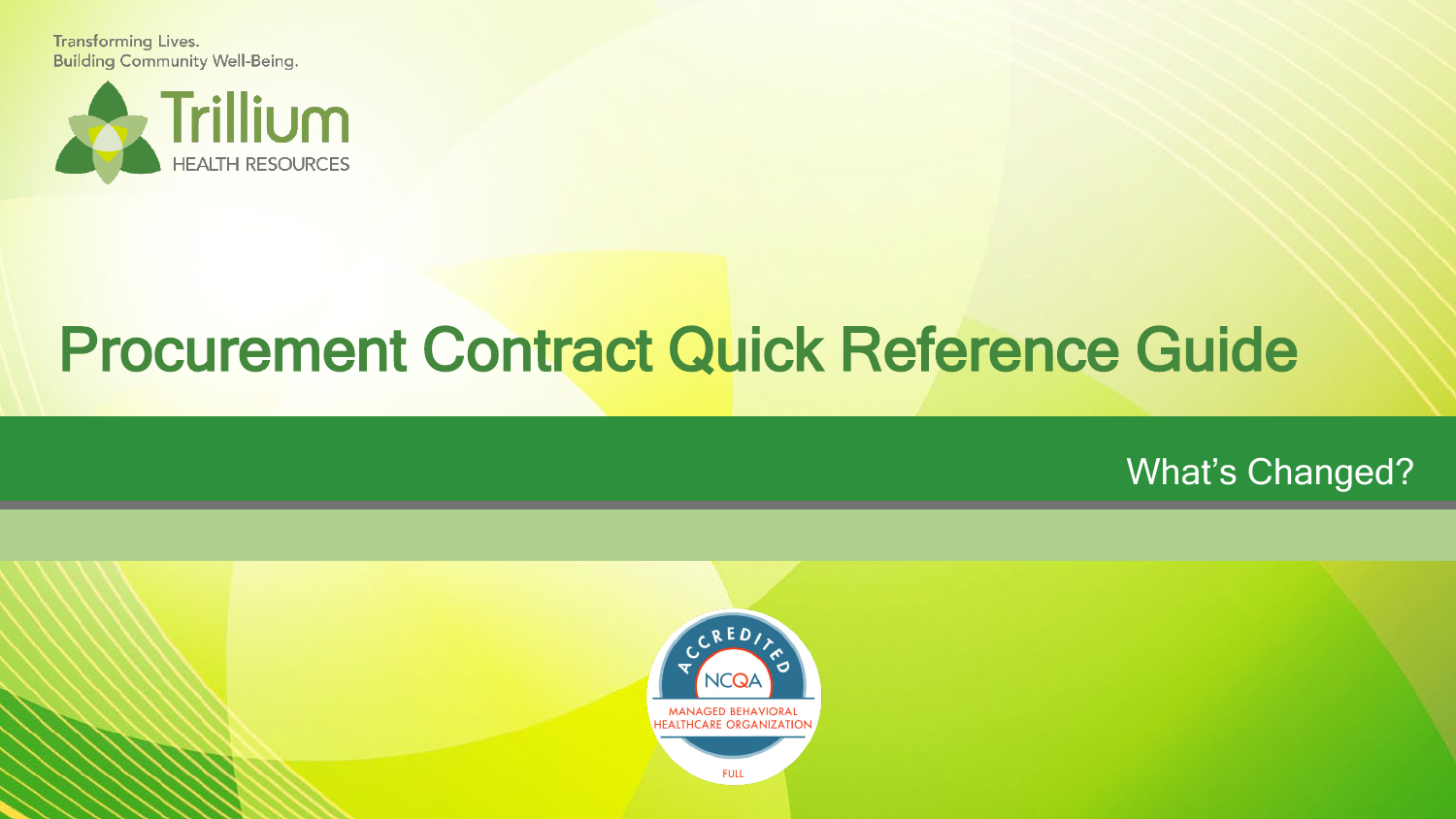



To meet the Department's requirements and align with their expectations for provider contracting as a Tailored Plan, Trillium made revisions to the current Procurement Contract for the Provision of Services (Provider Contract) template. Using the Tailored Plan RFP as a guide, the current Contract was revised, submitted to the Department, and approved for use.

In an effort to aid providers in their review of the terms and conditions that will be effective beginning December 1, 2022, we created this Quick Reference Guide. While this guide does not include every edit, it does highlight changes that have the potential to increase provider abrasion for meeting contracting requirements, service delivery, claims, and reimbursement.

If you have questions about the information contained in this Quick Reference Guide or the contracting process, please submit your questions and/or feedback to [Contracts](https://app.smartsheet.com/b/form/83acaf3163a0498ca2081388cfd2c073) or call the Provider Support Service Line at 1-855-250-1539.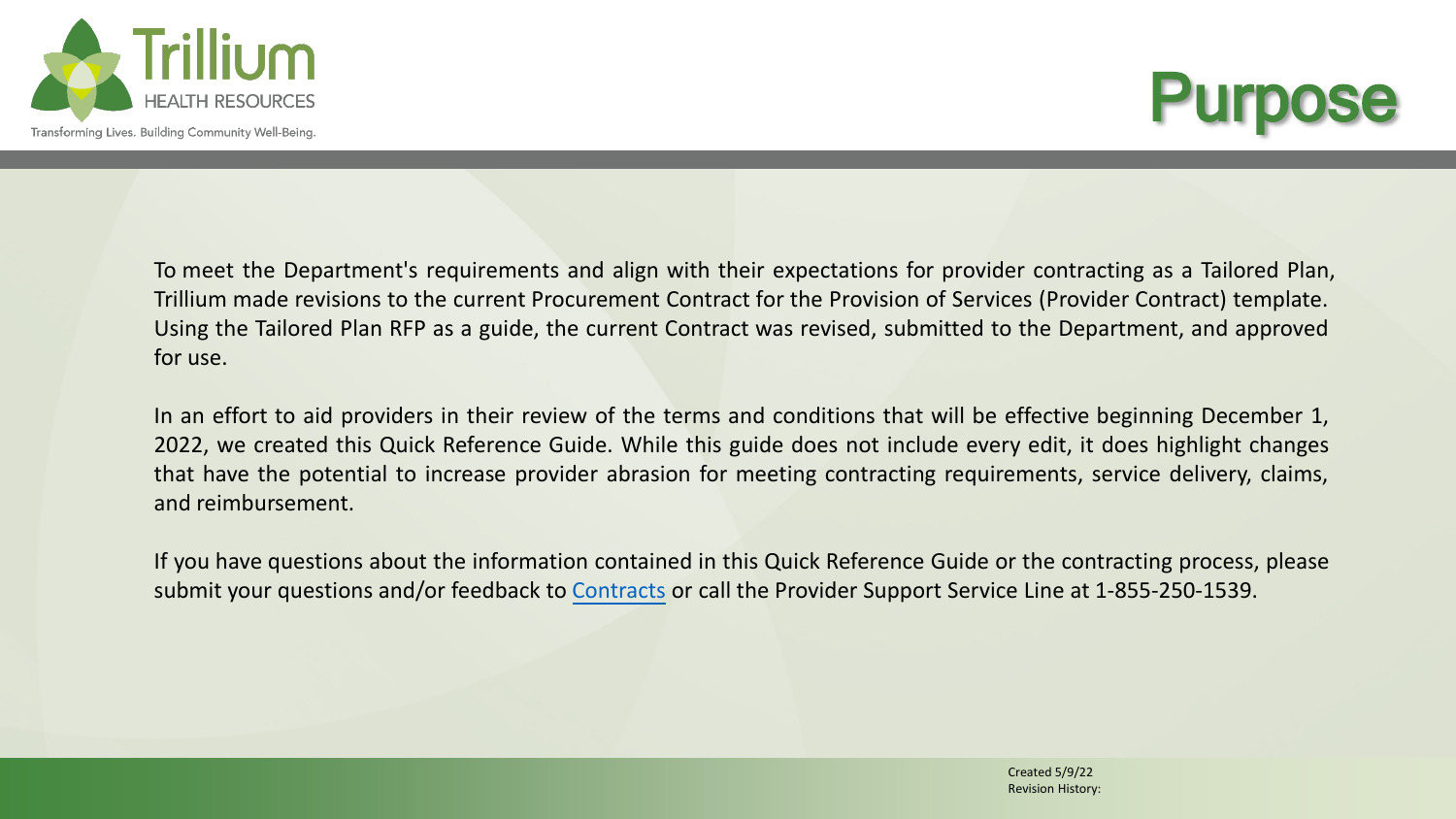| <b>Current Provider Contract</b>                                                                                                                                                                                                                                 | <b>Tailored Plan Provider Contract</b>                                                                                                                                                                                                                                                                                                                                                                                                                                                                                                                                                                                                                                                                                                                                                                                                                                                        |
|------------------------------------------------------------------------------------------------------------------------------------------------------------------------------------------------------------------------------------------------------------------|-----------------------------------------------------------------------------------------------------------------------------------------------------------------------------------------------------------------------------------------------------------------------------------------------------------------------------------------------------------------------------------------------------------------------------------------------------------------------------------------------------------------------------------------------------------------------------------------------------------------------------------------------------------------------------------------------------------------------------------------------------------------------------------------------------------------------------------------------------------------------------------------------|
| <b>TERM:</b> The term of this Contract shall have an effective date of<br>MONTH DAY, YEAR, and shall remain in effect for no more than<br>three (3) years from the effective date, or MONTH DAY, YEAR,<br>unless terminated by either party as set forth herein. | TERM: This Contract is effective December 1, 2022 to June 30, 2023 and shall auto-renew annually on July 1 of each year thereafter. Either party may notify<br>the other no less than sixty (60) days prior to July 1 of the current contract year if they do not wish to auto-renew for an additional term                                                                                                                                                                                                                                                                                                                                                                                                                                                                                                                                                                                   |
| N/A                                                                                                                                                                                                                                                              | ARTICLE I.2.B.: Department authority related to the Medicaid Program. The Contractor agrees and understands that in the State of North Carolina, the<br>Department of Health and Human Services is the single state Medicaid agency designated under 42 C.F.R. § 431.10 to administer or supervise the<br>administration of the state plan for medical assistance. The Division of Health Benefits is designated with administration, provision, and payment for medical<br>assistance under the Federal Medicaid (Title XIX) and the State Children's Health Insurance (Title XXI) (CHIP) programs. The Division of Social Services (DSS) is<br>designated with the administration and determination of eligibility for the two programs.                                                                                                                                                    |
| N/A                                                                                                                                                                                                                                                              | ARTICLE 1.4.B.: Compliance with state and federal laws. The Contractor understands and agrees that it is subject to all state and federal laws, rules,<br>regulations, waivers, policies and guidelines, and court-ordered consent decrees, settlement Contracts, or other court orders that apply to the Contract and<br>the BH I/DD Tailored Plans Managed Care and State funded Services contract with NC DHHS, and all persons or entities receiving state and federal funds.<br>The Contractor understands and agrees that any violation by a provider of a state or federal law relating to the delivery of services pursuant to this Contract,<br>or any violation of the BH I/DD Tailored Plan's contract with NC DHHS could result in liability for money damages, including liquidated damages, and/or civil<br>or criminal penalties and sanctions under state and/or federal law. |
| N/A                                                                                                                                                                                                                                                              | ARTICLE I.4.C.: Compliance with state laws. The Contractor understands and agrees that it is subject to all state laws, rules, regulations, waivers, policies and<br>guidelines, and court-ordered consent decrees, settlement agreements, or other court orders that apply to the Contract and the BH I/DD Tailored Plan's<br>State-funded Services contract with the North Carolina Department of Health and Human Services (NC DHHS), and all persons or entities receiving state<br>funds. The Contractor understands and agrees that any violation by a provider of a state law relating to the delivery of services pursuant to this contract, or<br>any violation of the BH I/DD Tailored Plans contract with NC DHHS could result in liability for money damages, including liquidated damages, and/or civil or<br>criminal penalties and sanctions under Federal or state law.       |
| N/A                                                                                                                                                                                                                                                              | ARTICLE II.8.F: Non-Discrimination Equitable Treatment of Members. The Contractor agrees to render provider services to Members with the same degree<br>of care and skills as customarily provided to the Contractors patients who are not members, according to generally accepted standards of medical practice.<br>The Contractor agrees that members and non-members should be treated equitably. The Contractor agrees not to discriminate against members on the<br>basis of race, color, national origin, age, sex, gender, LGBTQ status, or disability.                                                                                                                                                                                                                                                                                                                               |
| N/A                                                                                                                                                                                                                                                              | ARTICLE 11.11.a-c.: Contractor has an obligation to arrange for call coverage or other back-up to provide services in accordance with the BH I/DD Tailored<br>Plan's standards to ensure service accessibility. The Contractor shall:<br>a. Offer hours of operation that are no less than the hours of operation offered to Members or comparable to NC Medicaid Direct, if the Contractor<br>serves only Medicaid beneficiaries;<br>b. Make services included in the contract available twenty-four (24) hours a day, seven (7) days a week, including holidays, when medically necessary;<br>and<br>c. Have a "no-reject policy" for referrals within capacity and parameters of their competencies. Contractor will accept all referrals meeting criteria for<br>services negotiated, approved by BH I/DD Tailored Plan, and offered by Contractor when there is available capacity.      |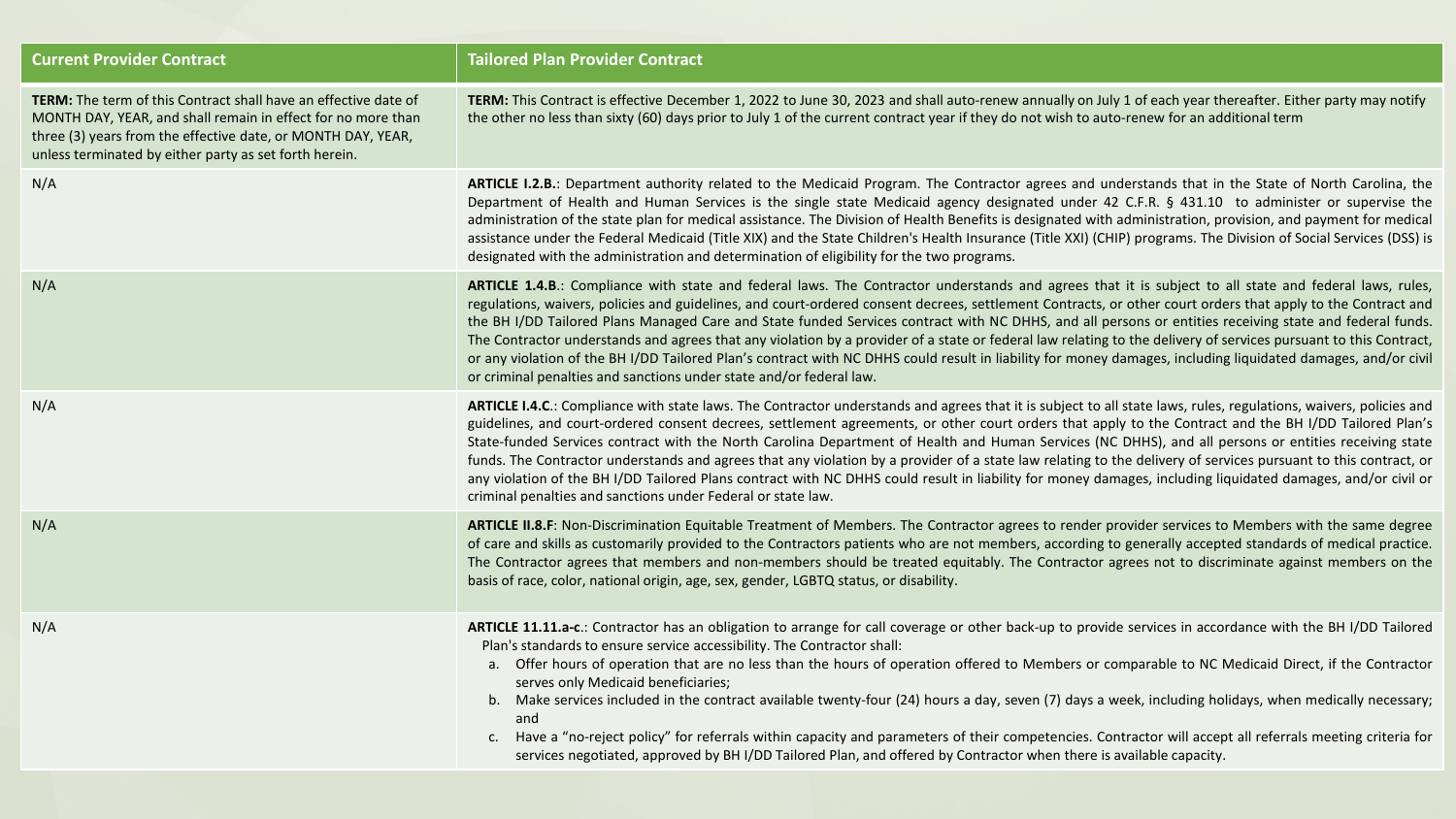| <b>Current Provider Contract</b>                                                                                                                                                                                                                                                                                                                                                                                                                                                                                                                                                                                                                                                                                                                                                                                                                                                                                                                                                                                                                                                                                                                                                                                                                                                                                                                                                                                                                                  | <b>Tailored Plan Provider Contract</b>                                                                                                                                                                                                                                                                                                                                                                                                                                                                                                                                                                                                                                                                                                                                                                                                                                         |
|-------------------------------------------------------------------------------------------------------------------------------------------------------------------------------------------------------------------------------------------------------------------------------------------------------------------------------------------------------------------------------------------------------------------------------------------------------------------------------------------------------------------------------------------------------------------------------------------------------------------------------------------------------------------------------------------------------------------------------------------------------------------------------------------------------------------------------------------------------------------------------------------------------------------------------------------------------------------------------------------------------------------------------------------------------------------------------------------------------------------------------------------------------------------------------------------------------------------------------------------------------------------------------------------------------------------------------------------------------------------------------------------------------------------------------------------------------------------|--------------------------------------------------------------------------------------------------------------------------------------------------------------------------------------------------------------------------------------------------------------------------------------------------------------------------------------------------------------------------------------------------------------------------------------------------------------------------------------------------------------------------------------------------------------------------------------------------------------------------------------------------------------------------------------------------------------------------------------------------------------------------------------------------------------------------------------------------------------------------------|
| N/A                                                                                                                                                                                                                                                                                                                                                                                                                                                                                                                                                                                                                                                                                                                                                                                                                                                                                                                                                                                                                                                                                                                                                                                                                                                                                                                                                                                                                                                               | ARTICLE III.1.A: BH I/DD Tailored Plan will provide a mechanism that allows Contractor to verify member<br>eligibility before rendering services and reporting of eligibility information to the BH I/DD Tailored Plan.                                                                                                                                                                                                                                                                                                                                                                                                                                                                                                                                                                                                                                                        |
| N/A                                                                                                                                                                                                                                                                                                                                                                                                                                                                                                                                                                                                                                                                                                                                                                                                                                                                                                                                                                                                                                                                                                                                                                                                                                                                                                                                                                                                                                                               | <b>ARTICLE IV.1.J-K.:</b><br>J. Member Billing. Contractor must notify any Member ahead of time and shall not bill the member for<br>covered services, except for agreed upon specified coinsurance, copayments, and applicable deductibles.<br>This provision shall not prohibit Contractor and Member from agreeing to continue non-covered services<br>at the member's own expense, as long as the Contractor has notified the Member in advance that the BH<br>I/DD Tailored Plan may not cover or continue to cover specific services and the Member to receive the<br>service.<br>K. Hold Member Harmless. The Contractor agrees to hold the Member harmless for charges for any covered<br>service. The Contractor agrees not to bill a Member for medically necessary services covered by the BH<br>I/DD Tailored Plan so long as the Member is eligible for coverage. |
| <b>ARTICLE IV: BILLING AND REIMBURSEMENT</b><br>Review all of this section closely as multiple changes were made. The below only represents a portion of<br>these changes.                                                                                                                                                                                                                                                                                                                                                                                                                                                                                                                                                                                                                                                                                                                                                                                                                                                                                                                                                                                                                                                                                                                                                                                                                                                                                        | <b>ARTICLE IV: BILLING AND REIMBURSEMENT</b><br>Review all of this section closely as multiple changes and additions were made. The below only represents a<br>portion of these changes.                                                                                                                                                                                                                                                                                                                                                                                                                                                                                                                                                                                                                                                                                       |
| <b>ARTICLE IV.1.D&amp;E.:</b><br>D. Claims for services must be submitted within ninety (90) days of the date of service or discharge (whichever<br>is later), except in the instances denominated in subparagraph 8.e. below. All claims submitted past ninety<br>(90) days of the date of service or discharge (whichever is later) will be denied and cannot be resubmitted<br>except in the instances denominated in subparagraph 8.e. below. LME/PIHP is not responsible for<br>processing or payment of claims that are submitted more than ninety (90) days after the date of service or<br>discharge (whichever is later) except in the instances denominated in subparagraph 8.e. below. The date of<br>receipt is the date the LME/PIHP receives the claim, as indicated on the electronic data records.<br>Contractor may submit claims subsequent to the ninety (90) day limit in instances where the Member has<br>E.<br>been retroactively enrolled in the Medicaid program or in the LME/PIHP program, or where the Member<br>has primary insurance which has not yet paid or denied its claim. In such instances, Contractor may bill the<br>LME/PIHP within ninety (90) days of receipt of notice by the Contractor of the Member's eligibility for<br>Medicaid and the LME/PIHP, or within 90 days of final action (including payment or denial) by the primary<br>insurance or Medicare the date of service or discharge (whichever is later). | ARTICLE IV.2.G.: G.S. 58-3-225. Prompt claim payments under health benefits. The Contractor shall submit all<br>claims to the BH I/DD Tailored Plan for processing and payments within one-hundred-eighty (180) calendar<br>days from the date of covered service or discharge (whichever is later). However, the Contractor's failure to<br>submit a claim within this time will not invalidate or reduce any claim if it was not reasonably possible for the<br>Contractor to submit the claim within that time. In such case, the claim should be submitted as soon as<br>reasonably possible, and in no event, later than one (1) year from the time submittal of the claim is otherwise<br>required.                                                                                                                                                                      |
| ARTICLE II.3.B.: Contractor shall report all events or instances involving abuse, neglect or exploitation of<br>Member(s) as required by incident reporting guidelines by all applicable agencies and the Controlling Authority.                                                                                                                                                                                                                                                                                                                                                                                                                                                                                                                                                                                                                                                                                                                                                                                                                                                                                                                                                                                                                                                                                                                                                                                                                                  | ARTICLE II.3.B.: Contractor will comply with applicable critical incident and death reporting laws, regulations,<br>policies, and event reporting requirements of national accreditation organizations to include reporting of all<br>events or instances involving abuse, neglect or exploitation of Member as required by incident reporting<br>guidelines by all applicable agencies and the Controlling Authority.                                                                                                                                                                                                                                                                                                                                                                                                                                                         |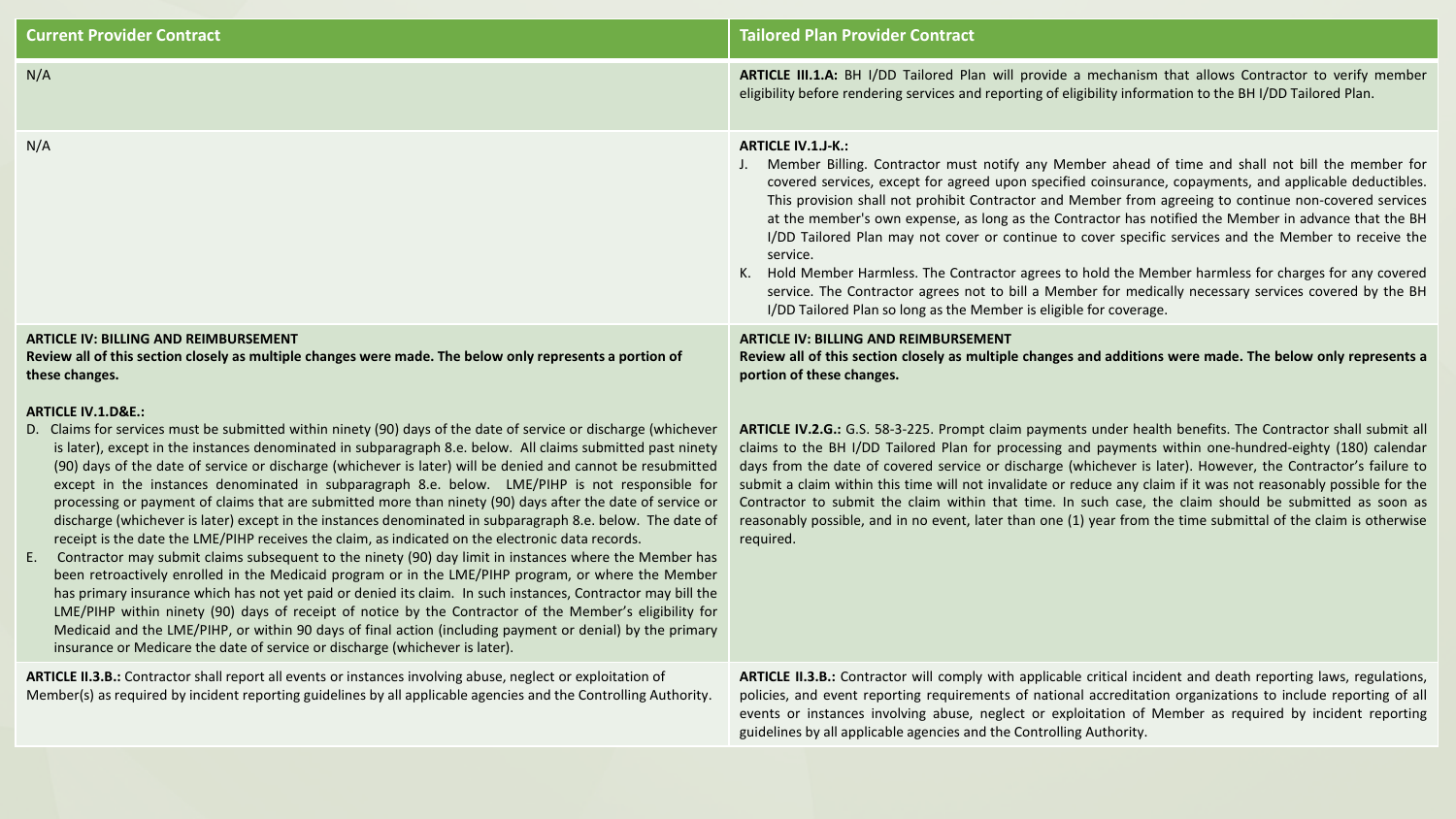#### **ARTICLE II.18.:**

#### INSURANCE:

Contractor shall, as a material condition of this Contract obtain and continuously maintain

- a. General Liability Insurance;
- b. Automobile Liability Insurance;
- c. Worker's Compensation Insurance;
- d. Employer's Liability Insurance; and/or
- e. Professional Liability Insurance;

as specified in Appendix G. LME/PIHP reserves the right to review its insurance limits annually and revise them as needed. Contractor shall obtain coverage that may only be suspended, voided, canceled or reduced by the carrier upon thirty (30) days prior written notice to Contractor, which written notice shall be forwarded by Contractor to LME/PIHP within five (5) business days. Contractor shall submit certificates of coverage to LME/PIHP. Upon DHB's request, LME/PIHP shall submit copies of these certificates to DHB.

#### **APPENDIX G.4.INSURANCE:**

**Insurance Requirements have changed and coverages vary depending on business type of the Contractor.**

#### **Current Provider Contract Tailored Plan Provider Contract**

#### **ARTICLE II.18.A&B.:**

- A. The Contractor shall purchase and maintain Professional Liability Insurance as listed below from a company, or a self-insurance program that is licensed and authorized to do business in the State of North Carolina by the North Carolina Department of Insurance. Self-insurance policies shall not be eliminated or reduced in coverage or limits below the stated minimums without thirty (30) days prior notice to the BH I/DD Tailored Plan.
	- i. Professional Liability. The Contractor shall purchase and maintain professional liability insurance protecting the Contractor and any employee performing work under the Contract for an amount of not less than \$1,000,000.00 per occurrence and proof of coverage at or exceeding \$3,000,000.00 in the annual aggregate.
- B. Contractor shall, purchase and maintain additional insurance coverage as specified in Appendix F. BH I/DD Tailored Plan reserves the right to review its insurance limits annually and revise them as needed. Contractor shall obtain coverage that may only be suspended, voided, canceled or reduced by the carrier upon thirty (30) days prior written notice to Contractor, which written notice shall be forwarded by Contractor to BH I/DD Tailored Plan within five (5) business days. Upon request, Contractor shall submit certificates of coverage to BH I/DD Tailored Plan. Upon DHB's request, BH I/DD Tailored Plan shall submit copies of these certificates to DHB. Contractor acknowledges that:
	- i. Any loss of insurance shall justify the termination of this Contract in the BH I/DD Tailored Plan's sole discretion;
	- ii. Upon Contractor's notification of knowledge or notice of a claim, suit, criminal or administrative proceeding against Contractor and/or Practitioner relating to the quality of services provided under this Contract, BH I/DD Tailored Plan in its sole discretion shall determine within ten (10) days of receipt of notification whether termination of the Contract or other sanction is required; and
	- iii. All insurance requirements of this Contract shall be fully met unless specifically waived in writing by both the BH I/DD Tailored Plan and Contractor.

#### **APPENDIX F.4.INSURANCE**

#### **The following outlines the insurance coverages required for contracting with a Tailored Plan.**

- **Practitioners –** Tail Coverage: Liability insurance may be on either an occurrence basis or on a claims-made basis. If the policy is on a claims-made basis, an extended reporting endorsement (tail coverage) for a period of not less than three (3) years after the end of the contract term, or a Contract to continue liability coverage with a retroactive date on or before the beginning of the contract term, shall also be provided.
- **Agency** No additional coverages specified
- **Intermediate Care Facility (ICF)**  No additional coverages specified
- **Hospital** No additional coverages specified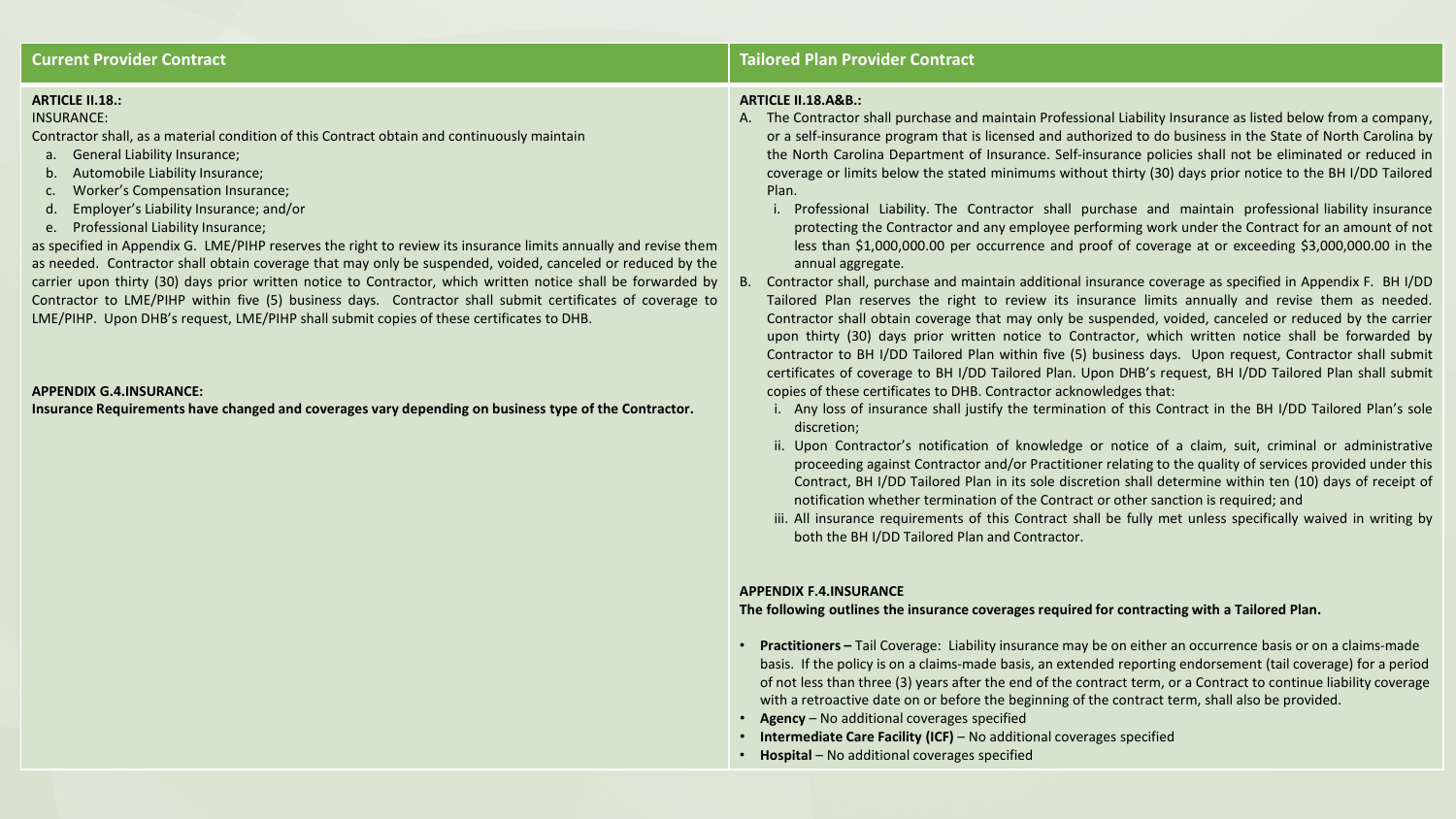| <b>Current Provider Contract</b>                                                                                                                                                                                                                                                                                                                                                                                                                                                                                                                                                                                                    | <b>Tailored Plan Provider Contract</b>                                                                                                                                                                                                                                                                                                                                                                                                                                                                                                                                                                                                                                                                                                                                                                                                                                                                                                                                                                                          |
|-------------------------------------------------------------------------------------------------------------------------------------------------------------------------------------------------------------------------------------------------------------------------------------------------------------------------------------------------------------------------------------------------------------------------------------------------------------------------------------------------------------------------------------------------------------------------------------------------------------------------------------|---------------------------------------------------------------------------------------------------------------------------------------------------------------------------------------------------------------------------------------------------------------------------------------------------------------------------------------------------------------------------------------------------------------------------------------------------------------------------------------------------------------------------------------------------------------------------------------------------------------------------------------------------------------------------------------------------------------------------------------------------------------------------------------------------------------------------------------------------------------------------------------------------------------------------------------------------------------------------------------------------------------------------------|
| APPENDIX G.HOSPTIAL ADDENDUM.8.AUTHORIZATION OF SERVICES:<br>In those cases for services requiring prior authorization for inpatient hospitalization, LME/PIHP shall issue a<br>decision to approve or deny a service within twenty-four (24) hours after it receives the request for services,<br>provided that the deadline may be extended for twenty-four (24) hours if:<br>A. The Member requests the extension; or<br>B. The Contractor requests the extension; and,<br>C. The LME/PIHP justifies to the Department upon request:<br>A need for additional information; and<br>How the extension is in the Member's interest. | APPENDIX F.HOSPTIAL ADDENDUM.7.AUTHORIZATION OF SERVICES:<br>In those cases for services requiring prior authorization for inpatient hospitalization, BH I/DD Tailored Plan shall<br>issue a decision to approve or deny a service within seventy two (72) hours after it receives the request for<br>services, provided that the deadline may be extended for up to fourteen (14) additional calendar days if:<br>The Member requests the extension; or<br>The Contractor requests the extension; and,<br>The BH I/DD Tailored Plan justifies to the Department upon request:<br>iii.<br>a) A need for additional information; and<br>b) How the extension is in the Member's interest.                                                                                                                                                                                                                                                                                                                                        |
| N/A                                                                                                                                                                                                                                                                                                                                                                                                                                                                                                                                                                                                                                 | APPENDIX F.HOSPTIAL ADDENDUM.11.FOLLOW UP AFTER DISCHARGE:<br>Timely follow-up care after discharge from an inpatient facility is critical to promoting recovery and successful<br>living in one's community, minimizing adverse outcomes, and preventing unnecessary re-hospitalization.<br>Receiving a community-based service within 7 days of discharge is a nationally accepted standard of care.<br>Discharge planning begins at admission. Effective discharge planning must include collaboration with the family,<br>caregiver or legally responsible person, their informal and natural supports and the PIHP, as well as other<br>agencies involved (such as schools, Social Services, Juvenile Justice, other treatment providers) as appropriate.<br>For a member who is engaged in receiving services from another community-based provider, the Contractor<br>must involve the community-based provider in treatment, discharge planning, and schedule an aftercare<br>appointment within 1-7 days of discharge. |